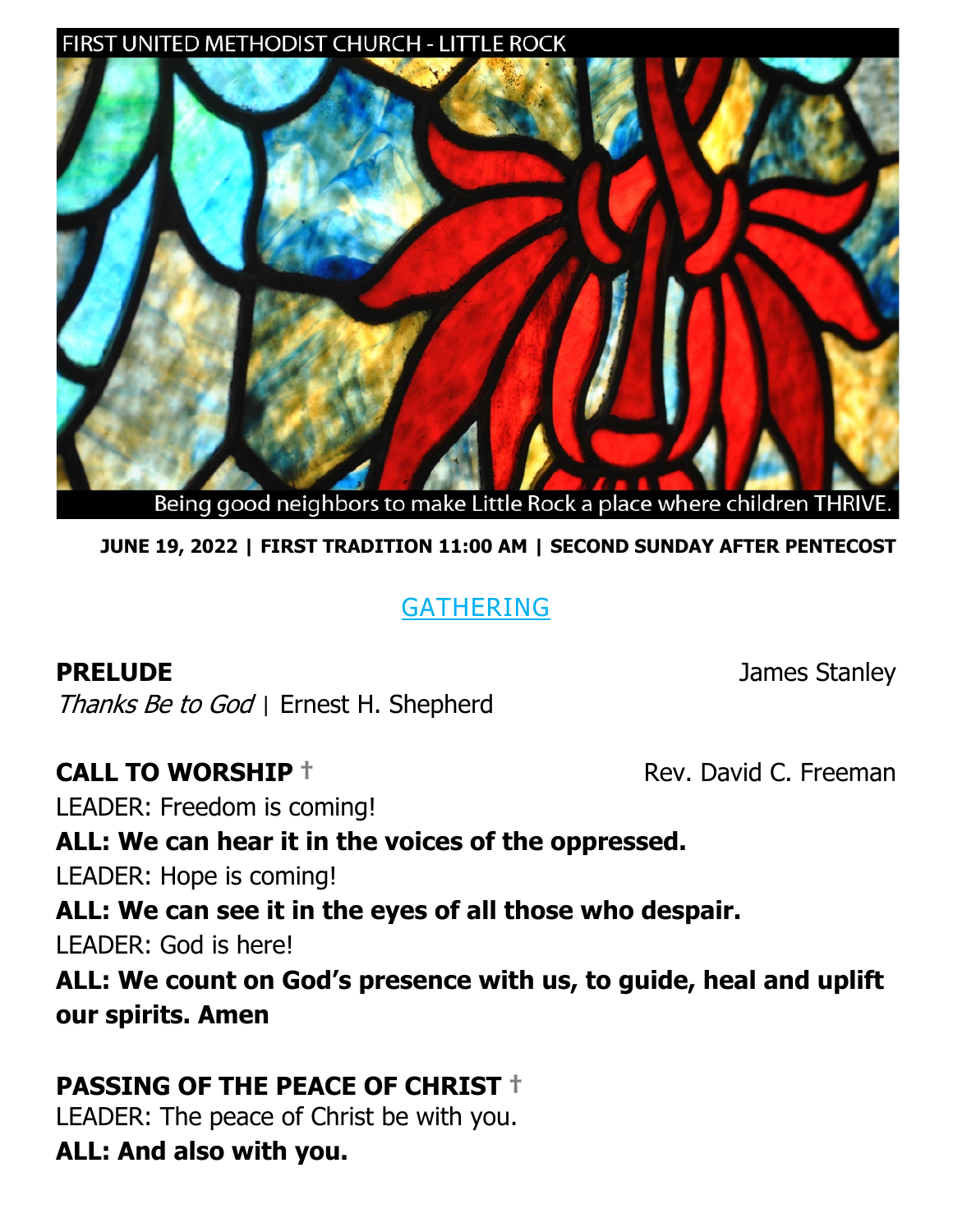**OPENING HYMN †**  God Is Here | United Methodist Hymnal 660

## **ANNOUNCEMENTS**

## **PRAYERS OF THE PEOPLE** Rev. Mary Jane Cole

### **THE LORD'S PRAYER**

**Our Father, who art in heaven, hallowed be thy name. Thy kingdom come, thy will be done, on earth as it is in heaven. Give us this day our daily bread and forgive us our trespasses as we forgive those, who trespass against us, and lead us not into temptation, but deliver us from evil. For thine is the kingdom, and the power and the glory, forever. Amen.**

#### **CONGREGATIONAL RESPONSE**

**Jesus loves me, this I know for the Bible tells me so. Little ones to him belong; they are weak, but he is strong. Yes, Jesus loves me. Yes, Jesus loves me. Yes, Jesus loves me – the Bible tells me so.** 

**CHILDREN'S TIME** Rev. Brittany Richardson Watson

#### **CONGREGATIONAL RESPONSE**

**Yes, Jesus loves me. Yes, Jesus loves me. Yes, Jesus loves me – the Bible tells me so.** 

#### PROCLAMATION OF THE WORD

#### **CHORAL ANTHEM** Chancel Choir

There is a Balm in Gilead *|* arr. William DawsonClint Kesterson, Soloist

Psalm 42 | United Methodist Hymnal 777

**SERMON** The Color Red Rev. David Freeman & Janet Uchendu

**PSALTER** Kelley Ponder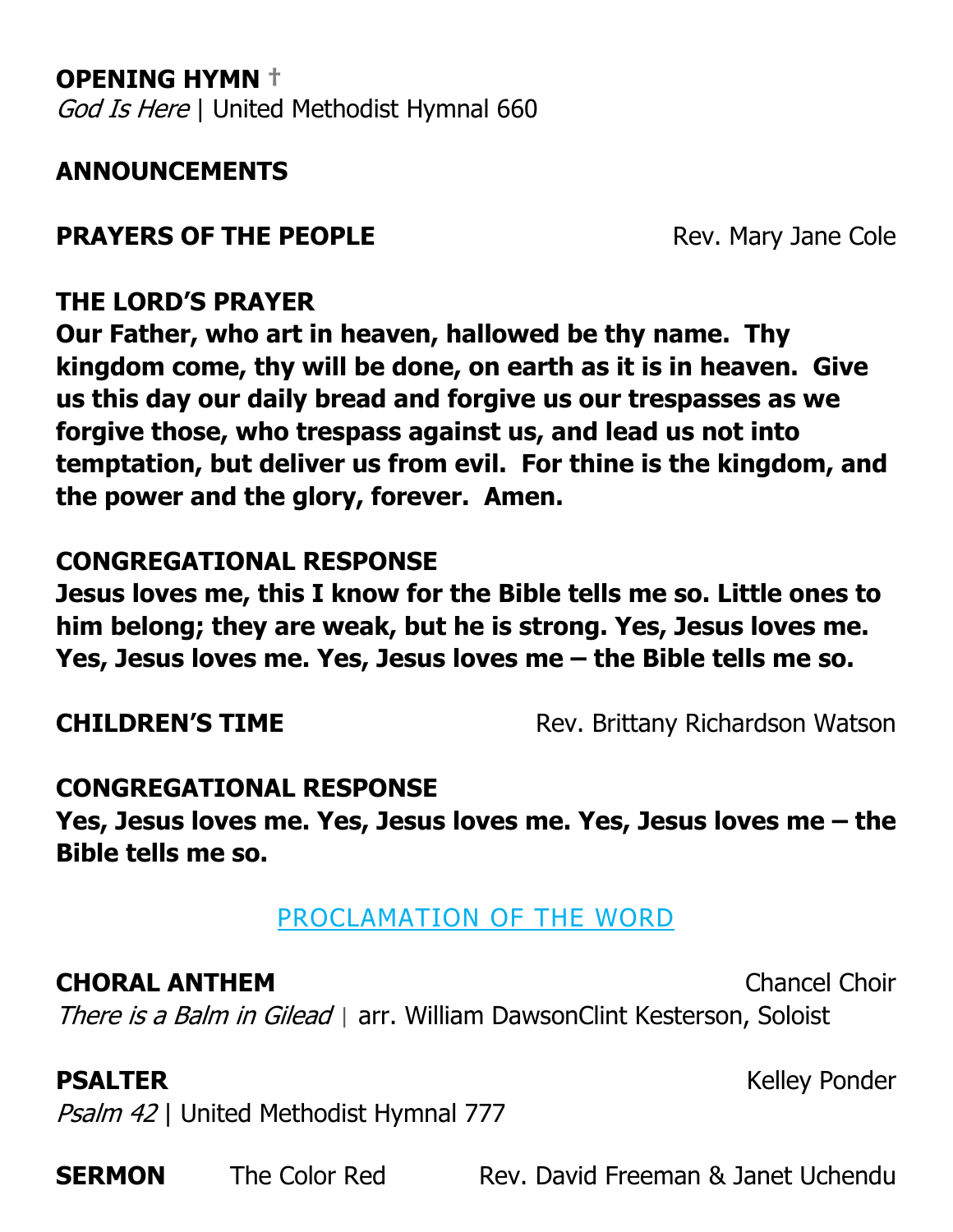## RESPONSE TO THE WORD

As the Deer | arr. Lloyd Larson

**OFFERTORY Ron & Jaimee Jensen-McDaniel** 

**DOXOLOGY †** *|* United Methodist Hymnal 94 **Praise God, from whom all blessings flow; praise God, all creatures here below; Alleluia! Alleluia! Praise God, the source of all our gifts! Praise Jesus Christ, whose power uplifts! Praise the Spirit, Holy Spirit! Alleluia! Alleluia! Alleluia!**

# **PRAYER OF THANKSGIVING †**

# **INVITATION TO CHRISTIAN DISCIPLESHIP †**

# **CLOSING HYMN †**

I Need Thee Every Hour | United Methodist Hymnal 397

During the singing of the hymn, individuals desiring to join the church are asked to come to the chancel so the pastors may offer membership vows and welcome you to the congregation.

# SENDING FORTH IN THE NAME OF THE LORD

## **RESPONSE FOR NEW MEMBERS †**

**We give thanks for all that God has already given you and we welcome you in Christian love. As members together with you in the body of Christ and in this congregation of the United Methodist Church, we renew our covenant faithfully to participate in the ministries of the church by our prayers, our presence, our gifts, our**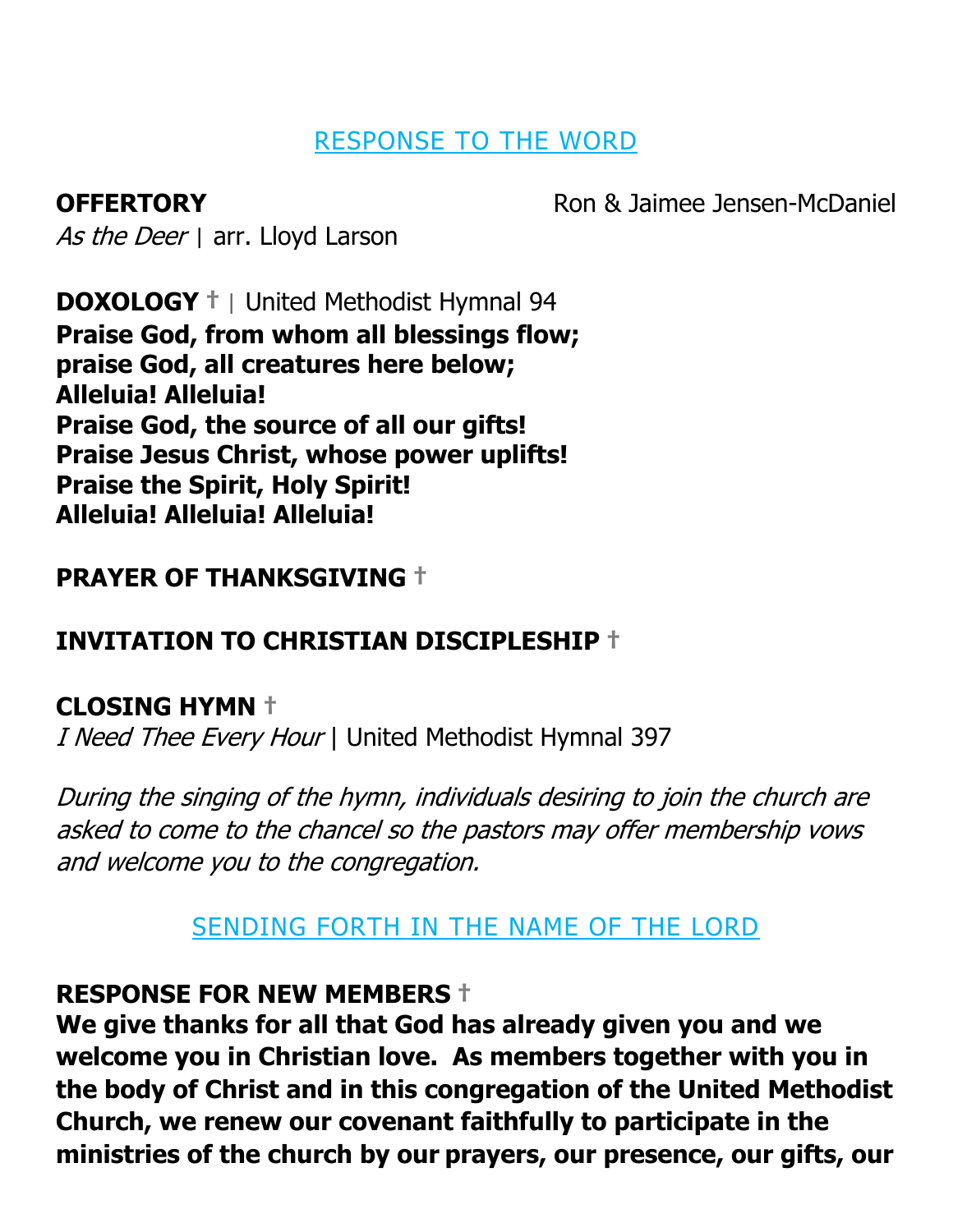## **service, and our witness, that in everything God may be glorified through Jesus Christ. BENEDICTION †**

#### **CHORAL BENEDICTION †**

The Lord Bless You and Keep You | Peter Lutkin

**POSTLUDE** James Stanley

Jubilate | Ernest H. Shepherd

#### **P.A.W.S. on Wildcat Way**

### **(Partners Assisting Washington Students)**

This summer we are launching our new partner school initiative calls P.A.W.S. on Wildcat Way. On Sunday, June 12 we welcomed Angelia Johnson, Washington Elementary's Community School Site Coordinator, to worship. She shared with us about the purpose of community schools and Wildcat Way, the community corridor at the school. Wildcat Way is where our partnership will be centered—The Pantry, behavior store, clothing closet, First Security student bank, tutoring, mentoring, and more. We are looking forward to the ways we can be in deep relationship with students, teachers, and staff in 2022- 2023.

#### **We are looking to expand our childcare team!**

We are looking for caring nursery workers who are available to work on Sunday mornings and Wednesday evenings. If you or someone you know is interested, please contact Rev. Brittany (bwatson@fumclr.org).

#### **Summer Cleaning – One more week!**

June 20 from 9 a.m. to Noon. Our children's area needs some cleaning, and we need your help! Rev. Brittany will be organizing art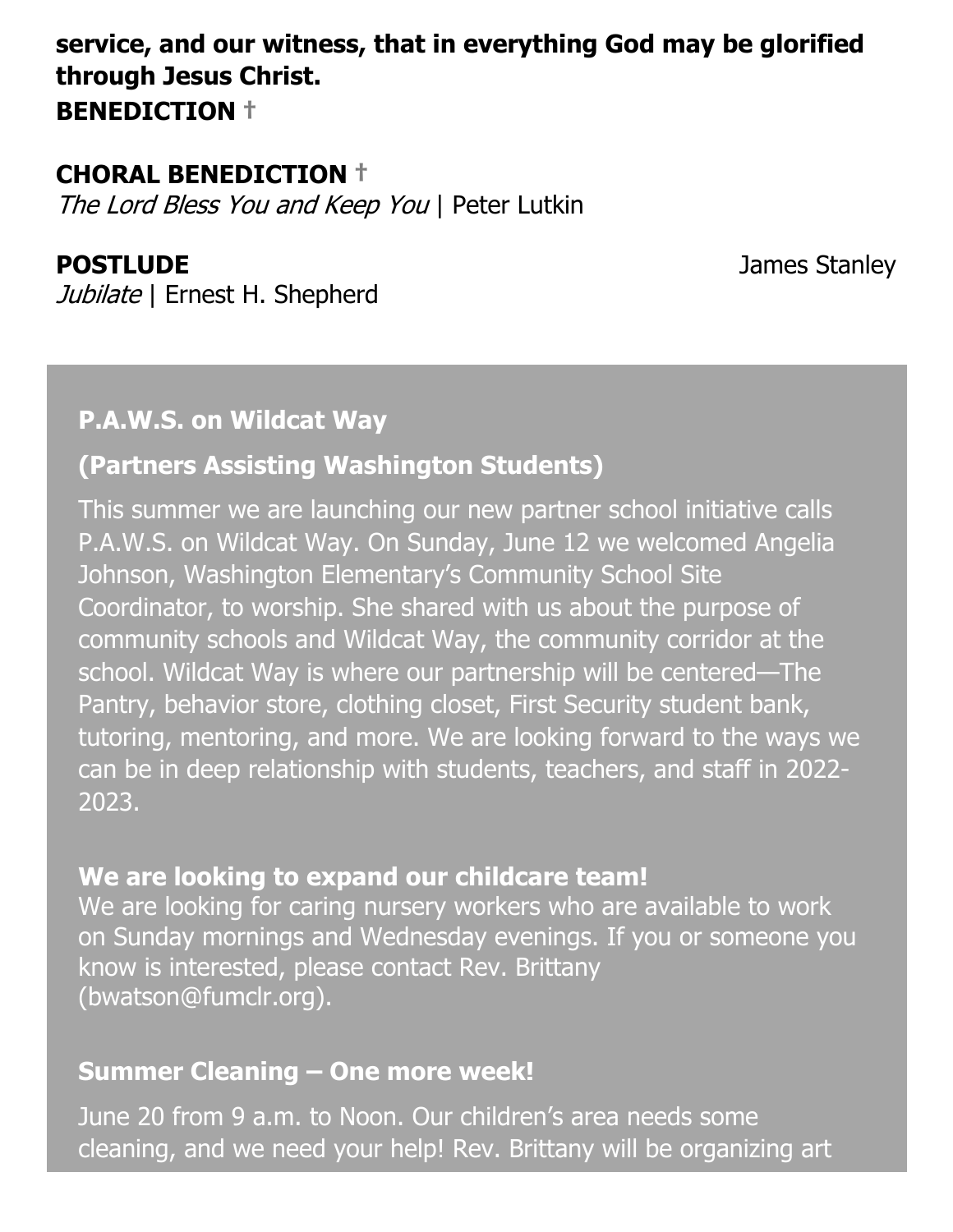

Try our Digital Connect Card!

Use the camera on your cell phone to scan QR Code!

Online Giving ● New Here ● eNewsletter Sign-Up

# **ASSISTING IN THE SERVICE**

**Clergy:** Rev. David Freeman, Rev. Mary Jane Cole, Rev. Brittany Richardson Watson **Music & Worship Arts**: James Stanley, Chancel Choir, Clint Kesterson, Ron & Jaimee Jensen-McDaniel **Liturgist:** Kelley Ponder **Audio/Visual:** Jake Wyatt, Christopher Cone **Altar Guild:** Susan Weir & Edna Ricks **Altar Flowers:** To the glory of God and in memory Rev. Maurice & Atha Webb, Dr. Kelsy Caplinger, and John Coulter given by their family.

## IN OUR PRAYERS

## **Requesting Prayer:**

Barbara Hanley, Gail Pitts, Malin Opitz, Bob Nelson, Cal & Veeta Biggers, Edna Ricks, Pat Blackstone, Pat Matthews, Grace Hopper, Ceile Faulkner, Marianne Ligon, Kristi Rodgers, the people of Ukraine, all displaced people, victims of gun violence.

# **Sympathy:**

To Heath & Mary Katherine Henderson and family following the death of Heath's grandmother, Ernestine Sanders, on June 14<sup>th</sup>.

# **Sunday Morning Class Updates**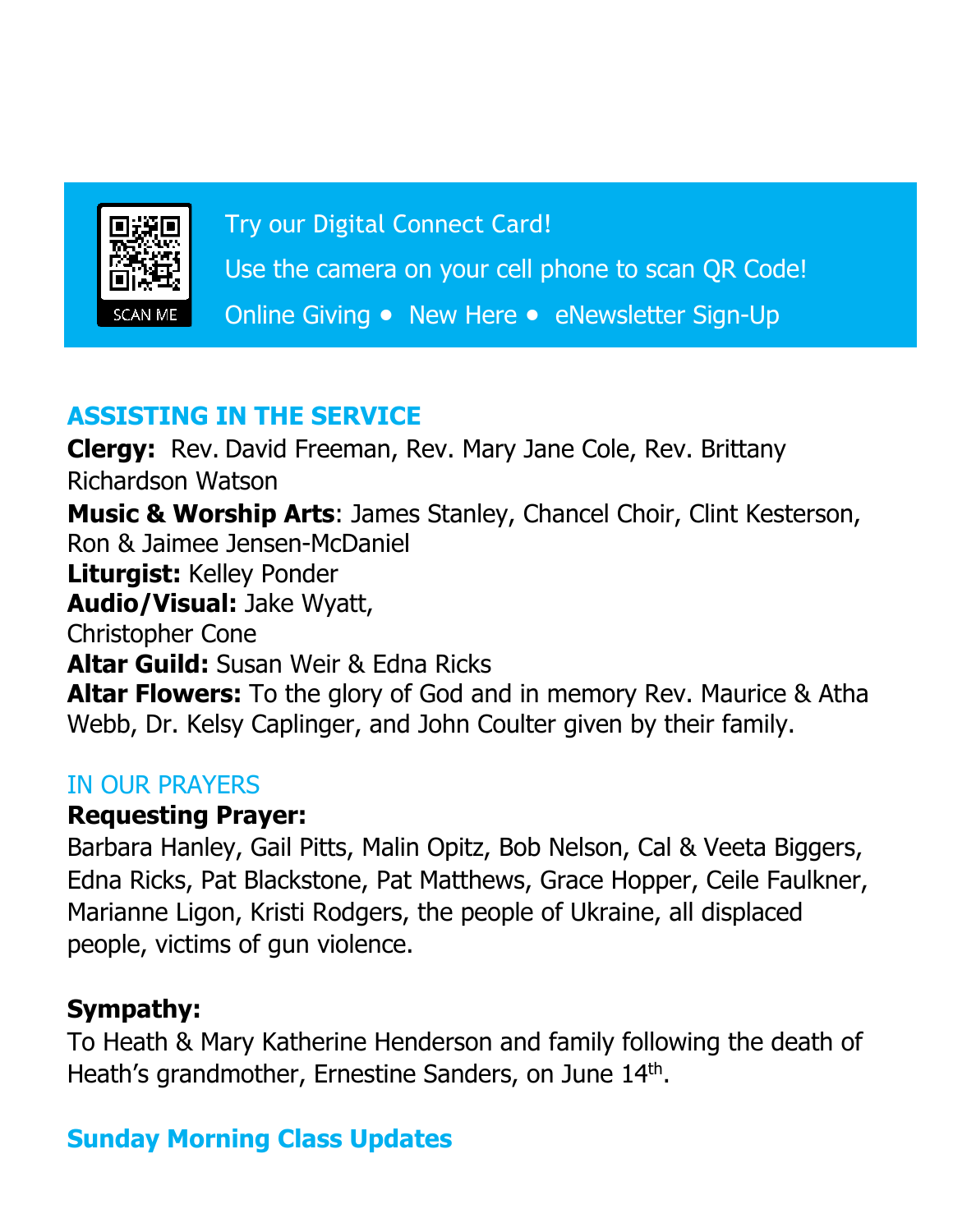Due to COVID19, many of our Sunday Morning classes will make changes from time to time in their schedules. We'll do our best to keep a running list of classes and their status below.

| <b>Quadrilateral (Rm 205)</b><br>In-Person<br>Koinonia (Rm 301)<br>In-Person<br><b>Unity (Rm 204)</b><br>Hybrid: In-Person and on Zoom | <b>Anderson Sherman (Rm 212)</b><br>Hybrid: In-Person and on Zoom<br>Choate (Rm 210)<br>In-Person<br><b>Bowen Cabe (Rm 203)</b><br>Hybrid: In-Person and on Zoom |
|----------------------------------------------------------------------------------------------------------------------------------------|------------------------------------------------------------------------------------------------------------------------------------------------------------------|
| PASTORAL CARE                                                                                                                          | <b>Rev. Donna Hankins,</b>                                                                                                                                       |
| <b>Rev. David Freeman, Senior</b>                                                                                                      | <b>Associate Pastor of</b>                                                                                                                                       |
| <b>Pastor</b>                                                                                                                          | <b>Congregational Care</b>                                                                                                                                       |
| Cell: 479.409.4893                                                                                                                     | Cell: 501.319.5683                                                                                                                                               |
| Email: dfreeman@fumclr.org                                                                                                             | Email: dhankins@fumclr.org                                                                                                                                       |